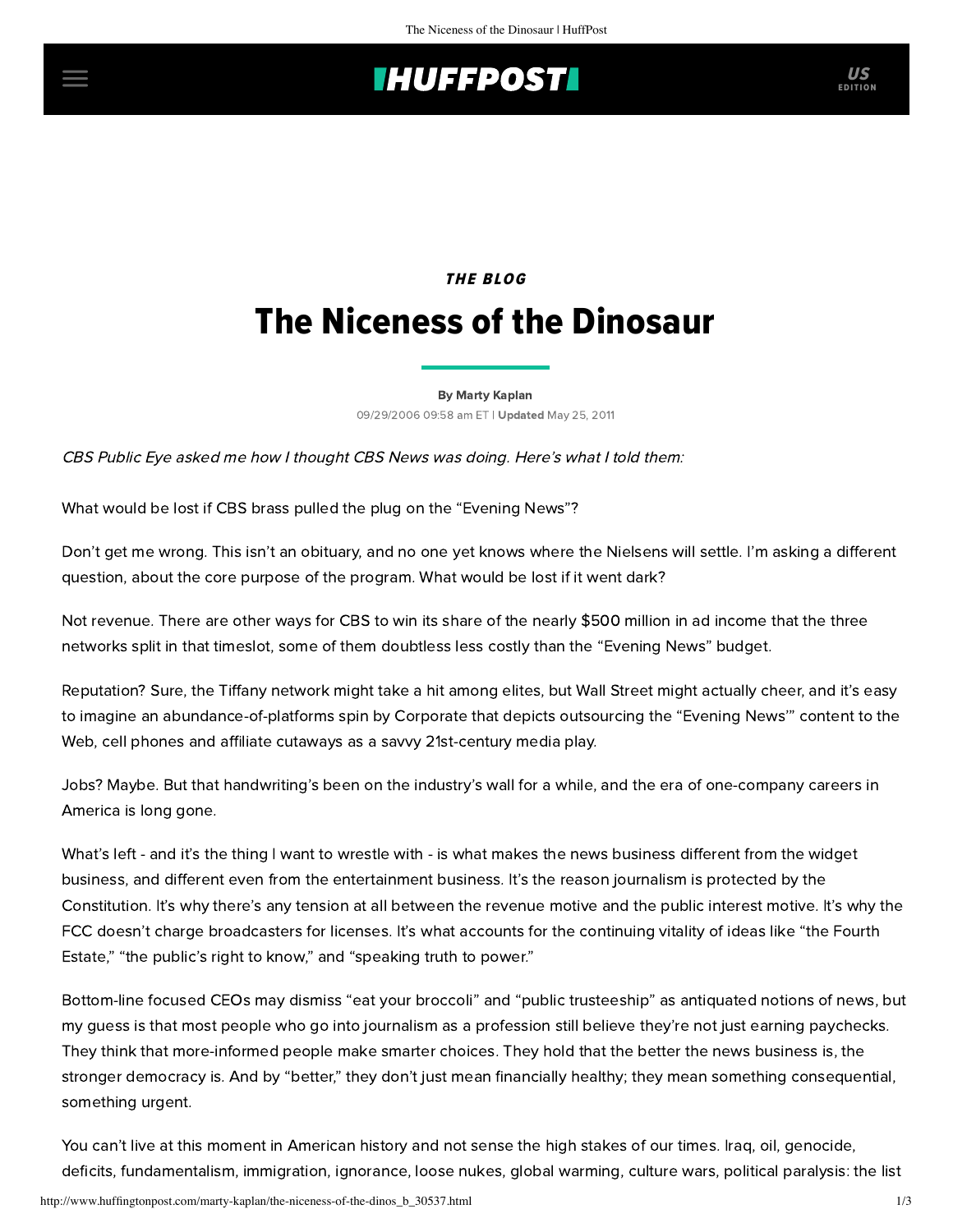### The Niceness of the Dinosaur | HuffPost

goes on. It feels as though everything is on a hair trigger, nothing is under control. The world seems to have gone mad. Our collective hair is on fire. At such a moment, the task of journalism, arguably, is this: to help us be equal to the task of seeing our world soberly, resisting propaganda, and governing ourselves like a citizenry, not an audience.

So how good a job is the CBS "Evening News" doing at that task? I could ask the same question of the other two networks' nightlies, and the answers would be surprisingly similar, but since it's Katie I've been watching recently, let's stick with CBS.

The word that comes to mind is nice. It's what I imagine colleagues say to one another after the program has run. "Nice piece, Bill." "Nice show, Katie." And it's true. The CBS "Evening News" is doing a nice, pretty good, sometimes admirably good job within the constraints of the genre and its news hole. And you can't be grateful enough for its refusal to run with cable's toxic JonBenet tide.

Sure, within the genre, there are plenty of choices I could argue with. The profusion of branded segments strikes me as over the top. I've had it with "get" journalism, like the Bush interview, which brings nothing but promotability to the table. The stunt-casting of Rush Limbaugh in the "Ffree Speech" segment immediately drained all credibility from its billing as a civil-discourse space. The hard/soft needle is too far toward heartwarming features and consumer service for my taste. I think the Iraq war, as a daily story, is under-covered. And don't get me started on the cross-promoted "girly" (Katie's word) Condi interview. The commenter on the "Couric & Co." blog who called it a squandered opportunity more appropriate for a Tiger Beat magazine fluffing was right on the money.

But all that's just fine-tuning, rod-twiddling. It buys into the underlying conventions of the institution. It doesn't get at the essential exhaustion of the evening news format itself, the ill-suitedness of the dinosaur to its environment.

When Dan Rather stepped down, Les Moonves talked about boldly thinking outside the box; he raised revolutionary expectations, the possibility that way more was up for grabs than who would next occupy the anchor chair. It was both exhilarating (reinventing the evening news - how great for journalism!) and frightening (News Lite - how awful for journalism!). But today, when you get past the new face and new packaging, it turns out that there's really nothing fundamentally different in the program's DNA.

It's still a rarity for more than a couple of hard news pieces a show to run much longer than a couple of minutes. Pieces are still constructed on a template that treats analysis and storytelling, intellectual depth and emotional depth, as combatants in a zero-sum game. Segments are still long on what, and short on why. Stories still juxtapose on-theone-hand sound bites with on-the-other-hand clips, as though worshipping this strange god of "balance" were an acceptable alternative to truth-telling. Shows are still built like magazines. Instead of experimenting with the audience's appetite for information, the evening news is still terrified by the audience's putatively short attention span, its apparently insatiable demand for entertainment, its chilling threat to change the channel.

The CBS "Evening News" provided a particularly painful specimen of this fearfulness of its viewers in a Morley Safer obituary of Ann Richards. It was a lovely piece of journalism, except for one teensy melanoma. Richards gained national attention with her keynote speech to the 1988 Democratic Convention. She electrified that audience not only with her words, but also with her timing. "Poor George," she said, and she paused, and the crowd loved how she held them in her hand. "He can't help it," she said, pausing again, and the convention exulted in the suspense before her punch line. "He was born with a silver foot in his mouth." But before this classic clip aired on the CBS "Evening News," someone in the chain of command seems to have decided that those exquisite pauses risked boring today's television